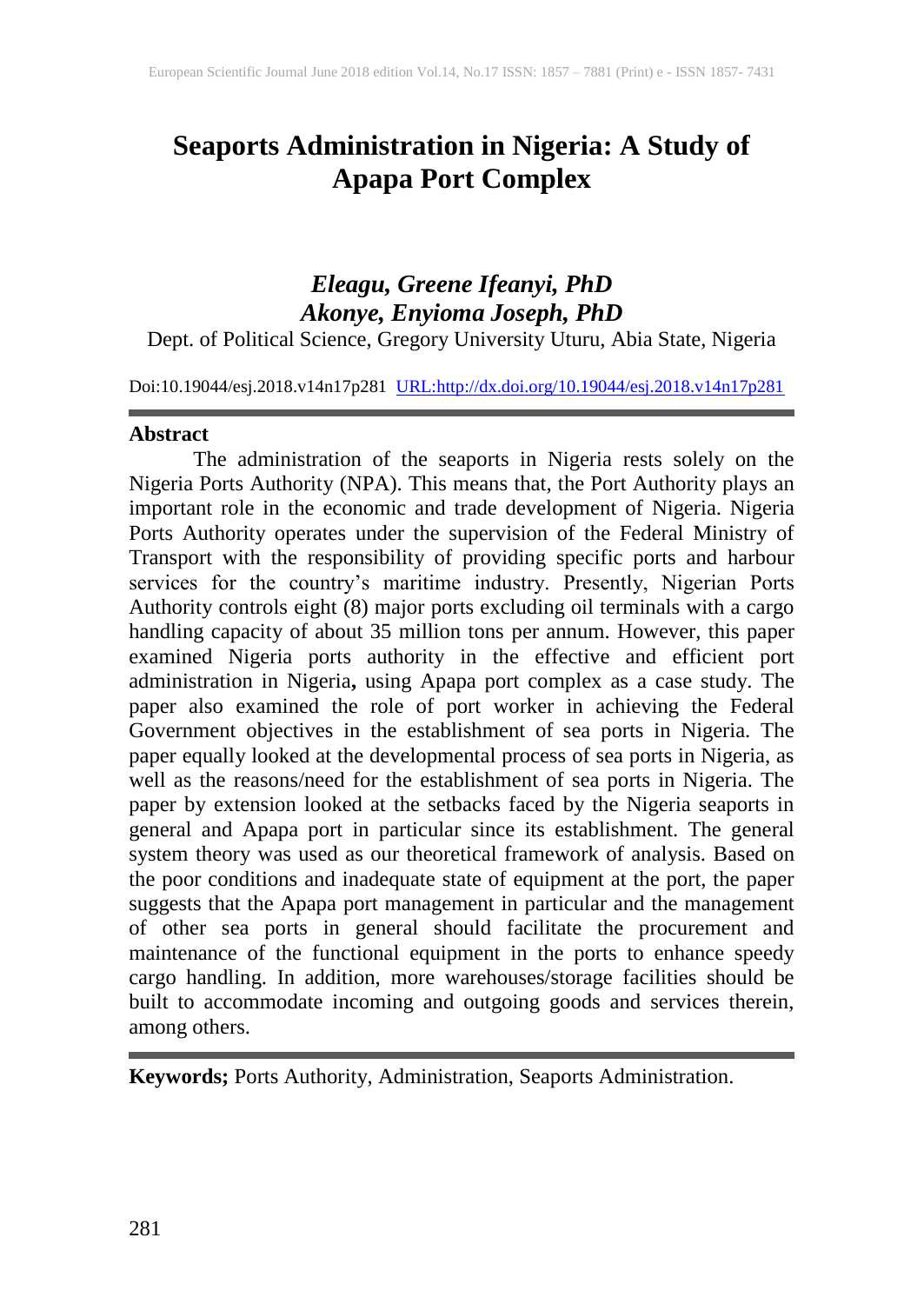#### **Introduction**

The development of seaports in Nigeria started in the mid 19<sup>th</sup> century, which later led to the opening up of the Lagos Lagoon, resulting in the opening of seaports at Apapa and Port-Harcourt. This eventually led to the establishment of the Nigerian Ports Authority in 1955, by the Ports Act of 1954, to maintain the ports as well as load and discharge cargo. The Nigerian Ports Authority commenced operation on the 1<sup>st</sup> of April 1992. On the 15<sup>th</sup> of June 1992, the Nigeria Port Plc was incorporated. In October 1996, the organization was reverted to its former name "Nigerian Ports Authority" (NPA) in consideration of its full government ownership and its commercial status. Presently, Nigerian Ports Authority, as government owned organization under the supervision of the Federal Ministry of Transport, has the responsibility of providing specific ports and harbour services for the country's maritime industry. Among these are :- provision and operation of cargo handling and quays facilities, pilotage and towage services, supply of water and fuel to vessels at anchorage or mooring buoys, repairs and maintenance of vessels, dredging and contract dredging of water ways, etc. This is in pursuance of the Federal Government's efforts to ensure efficiency of Nigerian Ports Authority. Thus, the operations of Nigerian Ports Authority became fully commercialized in May,1992. As remarked by Pyre and Briggs in Eze (2004), *"*For any steady economic development, there must be adequate, efficient and effective operated seaports. As a result, some responsibilities and duties were allotted to Nigerian Ports Authority as an autonomous entity. Among these duties and functions include the provision of specific ports and harbour services for the country's maritime industry as well to see that machines and equipment there in are functioning very well. Other functions assigned to Nigeria Ports Authority are:-

- *(*a) Provision and operation of cargo handling and quays facilities for effective and efficient service delivery,
- (b) Pilotage and towage services,
- © Provision of adequate and sufficient warehousing facilities

(d) Supply of water and fuel to vessels at anchorage or mooring buoys as at when due,

(e) Repairs and maintenance of vessels for effective and efficient performances

(f) Dredging and contract dredging of water ways for easy flow of water to avoid flooding in and around the complex, among others.

#### **Theoretical perspective**

The purpose of a theory is to explain, analyze, and possibly predict future trend of events and outcomes. A theory is a generalized explanation of the relationship that exists in a phenomenon with the primary purpose of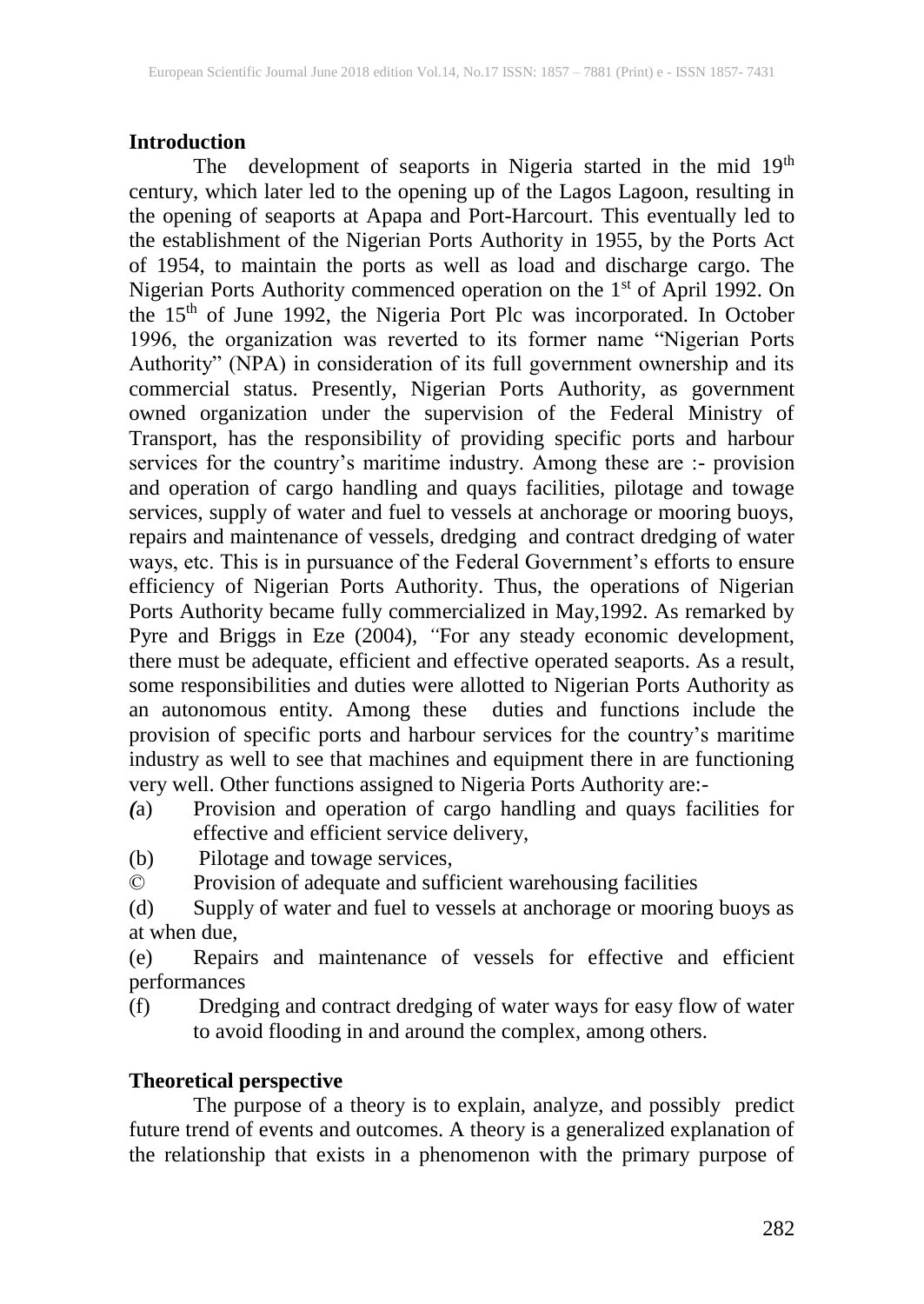explaining and predicting the phenomena. To understand the role of Nigeria Ports Authority in the sea ports administration in Nigeria, we employed general system theory as our theoretical framework of analysis for this work. As remarked by David Easton who propounded the general system theory, system theory serves as the lens through which the activities of an organization is understood and explained. Accordingly, systems theory sees an organization as a unified purposeful entity composed of interrelated parts, rather than dealing separately with various parts of the organization. The theory gives managers a way of looking at an organization as a whole and part of the external environment. The theory makes the manager to understand the activity of any part as it affects the activity of every other parts or segments. Going by the general system theory, the job of a manager in an organization is to ensure that all parts of the organization are coordinated internally so that the organization's goal can be achieved. Above all, general system theory stresses the central point that the management of an organization cannot respond only to what administrative laws demand but must place what administrative laws dictate into perspective with other environmental pressures. In this regard, general system theory examines Nigerian Ports Authority with a view to determining how the sea ports administration in Nigeria is done. It should explain how the management and administrative agencies of the Nigeria Ports Authority interact with their environment. The theory makes possible the examination of formal administrative law prescription in the context of actual behavior in real organizations, such as Nigerian sea ports and other agencies. General system theory believes that if an agency like Nigeria Ports Authority has real power in its environment like in the administration of sea ports in Nigeria, it must have the ability to force the Federal Government policies on the seaport administration. Hence, if the Nigeria Ports Authority, for example, makes a policy decision, yet not authoritatively binding, it would presumably perish since the policies would not be obeyed.

## **Applications of the theory**

In relating this general system theory to this work, the theory sees Nigeria sea ports as a unified and purposeful entity composed of interrelated parts, rather than dealing separately with various parts of the organization. The theory gives the management of Nigeria Ports Authority a way of looking at the Nigeria sea ports as a whole and Apapa port complex as part of the external environment. The theory makes Nigeria Ports Authority management to understand the activity of every segment of the Nigeria sea ports as it affects the activity of every other part of the seaports in Nigeria, as well as the duty of the Nigeria Ports Authority management in the administration of sea ports in Nigeria. It will also ensure that all parts of the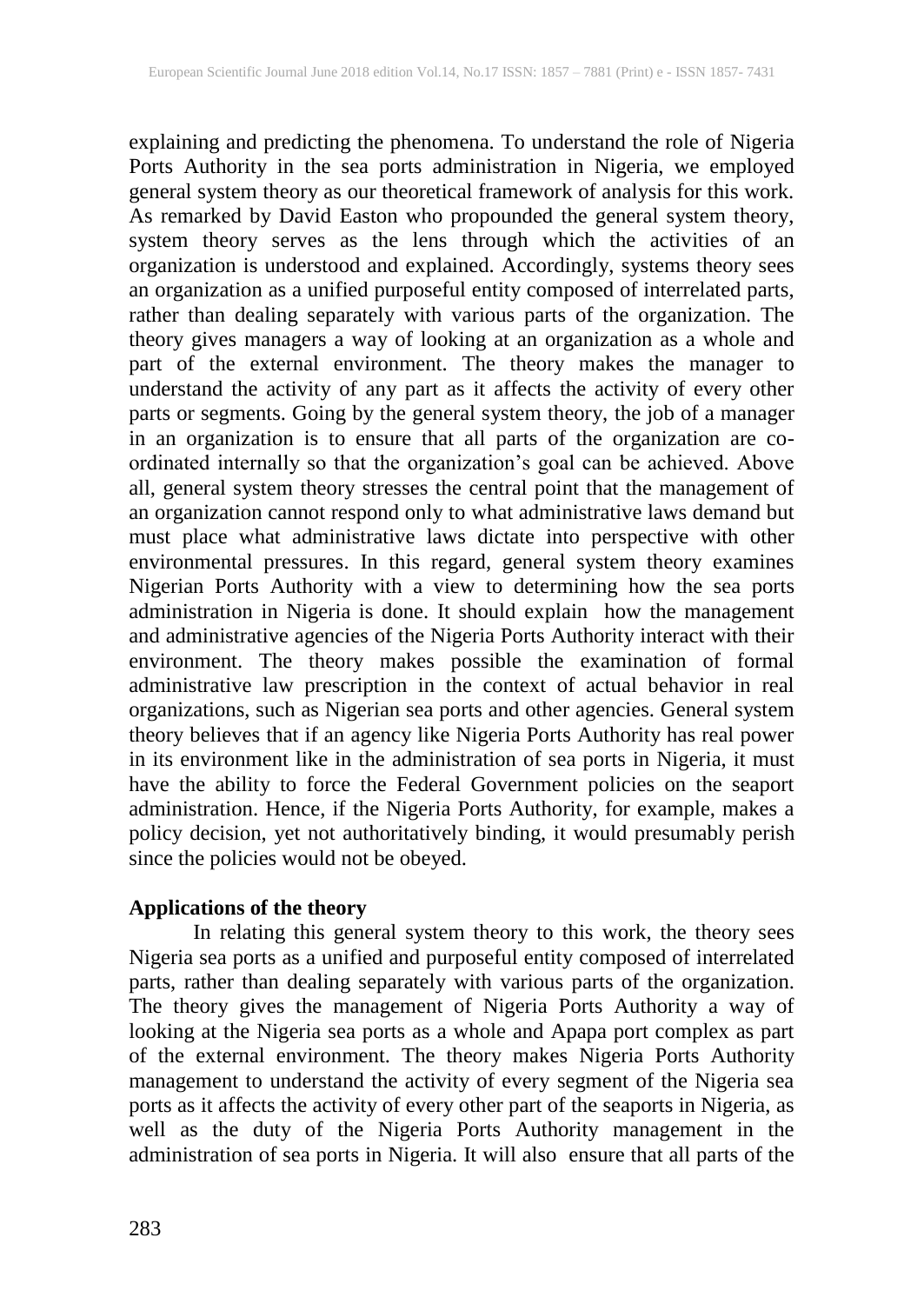organization, (sea ports in Nigeria), are well co-ordinate so that the Federal Government objective in the sea ports administration in Nigeria is realize/achieve. The theory equally makes possible the examination of formal administrative law prescription in the Nigeria seaports and other agencies. The theory helps to explain how agencies of the sea ports in Nigeria struggle to survive in a hostile environment like the Apapa port complex in particular and other ports complex in general in carrying out their assigned duties. David Easton who developed the systems model stresses that the survival of a system or a system's persistence actually depends on how effective and efficient the focal actors like the Nigeria Ports Authority managers or the administrative agencies of the Nigeria seaports can carry out their duties. Easton believes that if an agency like Nigeria Ports Authority has real power in its environment to force the Federal Government policies on the sea port administration in Nigeria, definitely the Federal Government objective must surely be realized. However, is it important to note that system theory emphasizes on team work within the environment while striving to survive.

## **Conceptual clarifications Administration**

Administration is a process common to all group effort. Administration can be defined as the activities of groups cooperating to accomplish common goals. The art of administration is the direction, coordination, and control of many persons to achieve some purposes or objective. Administration is found in all human activities except those capable of being executed by one person.

#### **Ports Authority**

Nigerian Ports Authority is a government agency that gives directives in response to the stimuli in the international arena and also acts as a feedback stream into the policy chamber of government. Nigerian Ports Authority is a government owned organization which is under the supervision of the Federal Ministry of Transport. It has the responsibility of providing specific ports and harbor services for the country's maritime industry as well as the provision and operation of cargo handling and quays facilities, pilotage and towage services, supply of water and fuel to vessels at anchorage or mooring buoys, repairs and maintenance of vessels and dredging and contract dredging of water ways,

#### **Seaports Administration**

Seaports administration as the name goes has to do with the management of seaports by a body legally recognized by the Federal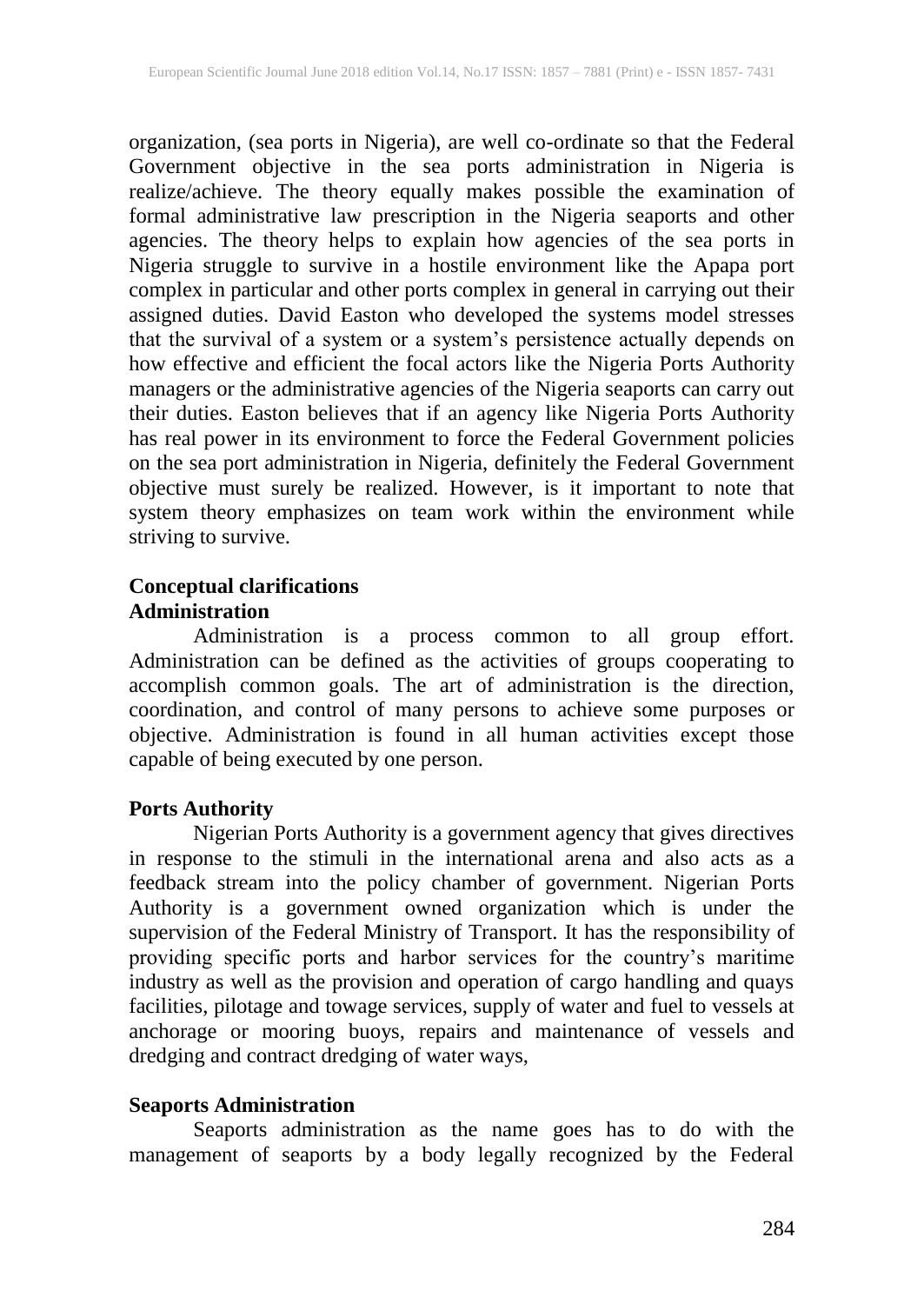Government to take the responsibility of providing specific ports and harbour services for the country's maritime industry. This is to enable the Federal Government to achieve its objective or goals for the establishment of seaports in Nigeria. The body responsible for the seaports administration in Nigeria is the Nigeria Ports Authority, (NPA)

## **REASONS FOR THE ESTABLISHMENT OF NIGERIA PORTS AUTHORITY**

The very essence of Nigeria Ports Authority, like their counterparts in other countries, is to ensure the realization of the Federal Government's objectives on international trade practices. To that effect this body is responsible for the:

Provision of specific ports and harbor services for the country's maritime industry,

- To facilitate the country's trade needs in the exportation and importation of goods and services,

- To cater for the Maritime trade in the sub-region for goal actualization,

To increase the handling capacity of the Seaports to meet the international standard. And

- To improve efficiency in international trade practices, etc. According to the Nigeria Port Handbook (1995:35):

> *To facilitate the maritime industry as the main channel of International trade practices; Seaports were established as Public Enterprises during the preindependence era. Which later gave rise to the establishment of Nigerian Ports Authority in 1955 by the Port Authority Act of 1954 as an autonomous Public Corporation to manage the Nigerian Seaports*

By this Act, the Nigeria Ports Authority became the government agency responsible for the maritime industry with the statutory function to provide well mapped areas for administration buildings and plants maintenance and to make available adequate storage warehousing, good roads/rails link with the hinter land. Other functions assigned to this body include, provision of protected berths, cargo handling equipment, among others. Presently, administration of the seaports in Nigeria, rests solely on the Nigerian Ports Authority, a government owned organization under the supervision of the Federal Ministry of Transport (FMT) with the statutory function of providing specific ports and harbor services, such as-;

- facilitating the country's trade needs,
- Carter for the marine time trades in sub-region,
- to increase the handling capacity of the Seaports,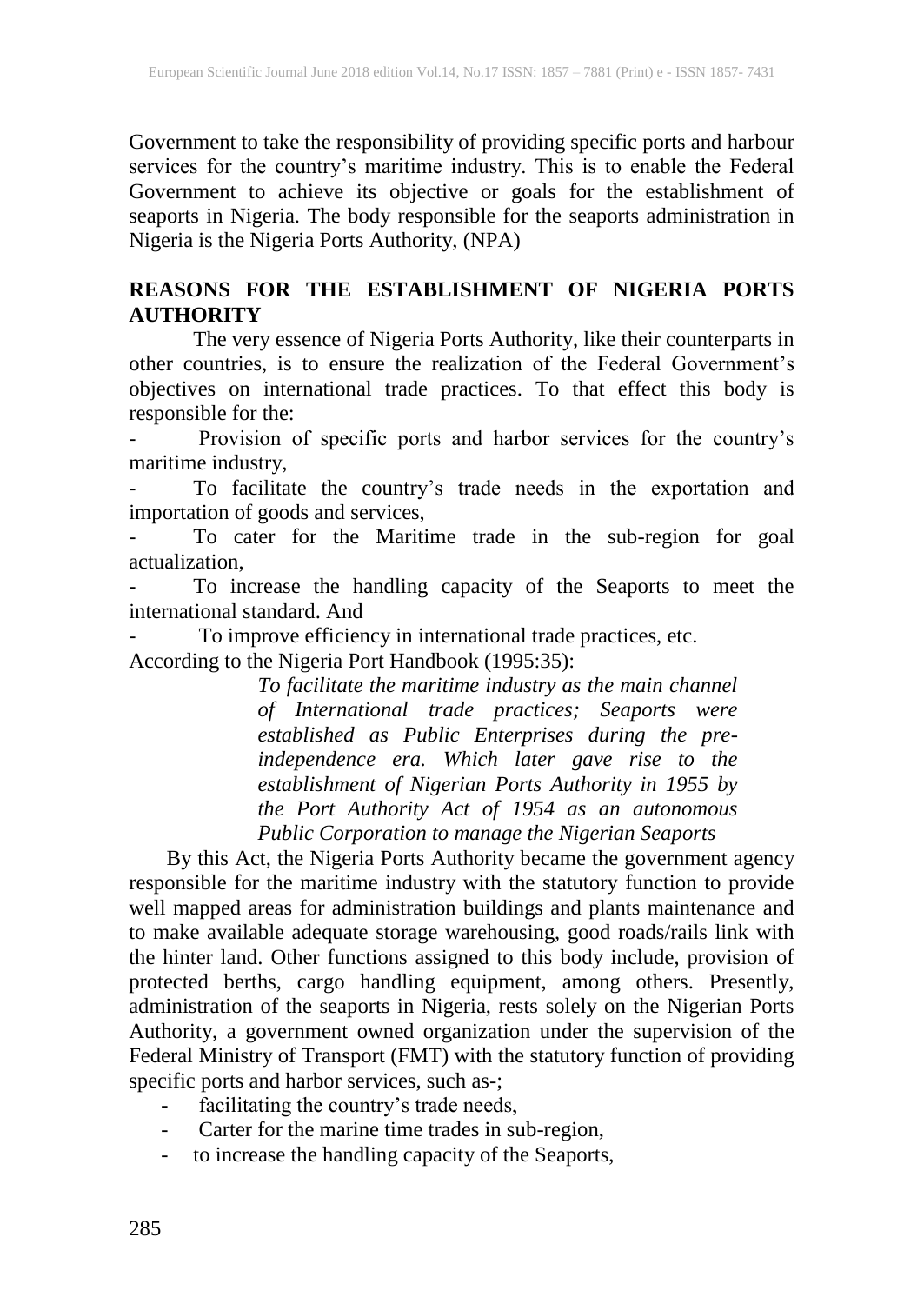- to improve efficiency in International Trade Practices,
- to ensure healthy competition and other ancillary services,
- to facilitate/enhance the expansion of International Trade and Tourism*,*
- to ensure that economic decisions are left to market forces Subject to general competitive principles with the aim to maximize consumers choice, needs, satisfaction and job creation.
- to improve on the development of an efficient and productive Nigerian Maritime Industry capable of competing in International market*.*

In a related observation Ani (1998:41) identified some of the Apapa port services in line with the reasons for the establishment of the Nigeria Ports Authority. These include:

- maintaining and having control over marine time services within a large public sector,
- Incorporating economic activities ranging from banking, insurance, manufacturing, marketing, transport and marine time services, etc.

#### **CONTRIBUTIONS OF THE NIGERIA SEAPORTS TO THE ECONOMIC AND TRADE DEVELOPMENT OF NIGERIA IN THE 21ST CENTURY**

The maritime sector according to Nigeria Ports News (1995) plays an active role in shaping the economy of the nation. This is because over 80% by volume and monetary value of exports and imports of goods pass through the seaports. Port in Brief (1999:1) noted that :

> *Nigeria seaports, like their counterparts in other parts of the world, has since their establishment accounted for over 99.27% by volume and 95% by value of the total import and exports of the country's foreign trade.*

Here, the then managing director of the Nigeria Ports Authority, Engineer Wali Ahmed, in his speech during a recent awareness workshop on the *"Total Quality Management***"** organized by International Centre for Management, Research and Training (CIMRAT) for principal managers, stated his preparedness to provide a favourable environment for the installation of Total Quality Management (TQM) in the authority so as to cope with the challenges of the next millennium (Port in brief, 1999). In agreement with this idea, the then Chairman of the Centre for Management, Research and Training (CIMRAT) Mr. Augustine Ahiauzu, in his remark, commended the management of Nigeria Ports Authority for the noble and timely acceptance of the concept of Total Quality Management (TQM) which he said would make the Nigeria Ports Authority a model of what an efficiently managed organization should be and an example for other Nigeria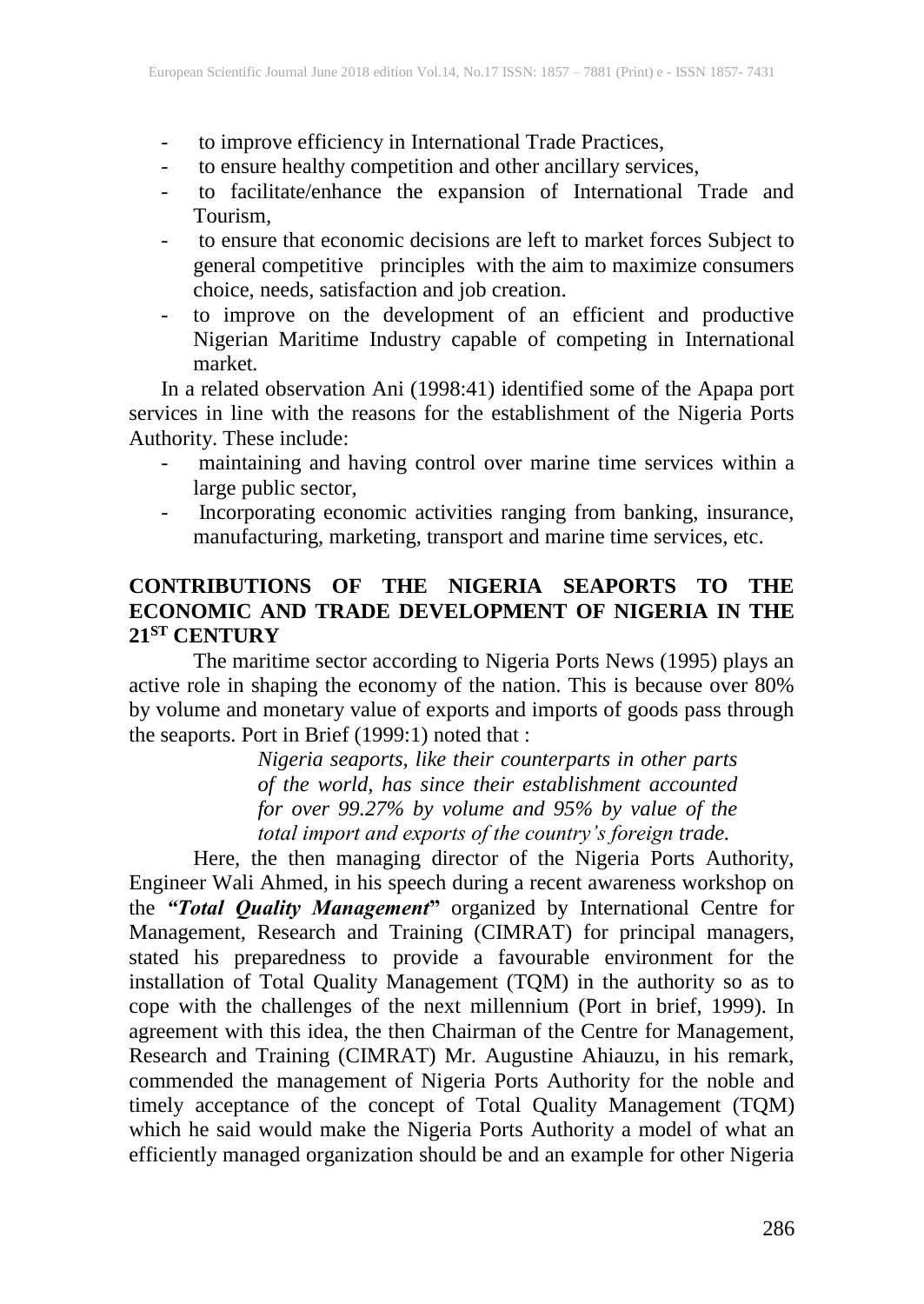public enterprises. In a related observation, Kwanashio (1992: 315) observed that:

> *By 1985 the Federal Government alone had invested over #23 billion (Naira) in the establishment of public enterprises, such as the Nigerian Ports Authority, This has been used as investment of furthering economic development, thereby ensuring; Balanced growth, promoting spatial equilibrium and facilitating capital accumulation within the economy.*

Commenting on the contribution of Nigeria seaports to the economic development of Nigeria, the Managing Director of Nigeria Ports Authority, Hadiza Bala Usman, asserted in Guardian newspaper of February 07, 2018 that the Nigeria Ports Authority management has just declared the sum of #299.56 billion as a generated revenue for 2017 fiscal year, highest compared to the last five years. The Apapa Ports complex and other seaports in general make available warehouses and ensure prompt evacuation of cargoes from the seaports to the hinterland. In addition, the managing director stated that thirty three, (33), ships laden with petroleum product, food items and other goods are expected to arrive at Apapa port and Tin-Can Island port in Lagos from January 29 to February 2018 as a way of boosting the economy of this country Nigeria. There are also service agencies who join hands with NPA (Port News,1999) to ensure that government national interest is protected. Among these include:

- The shipping companies,
- The importers and exporters,
- The clearing and forwarding licensing agencies, among others

These agencies play major roles in the administration of seaports and economic development of Nigeria. For instance, the shipping companies haul goods across the world, while the importers and exporters own or hire ships that move the goods to the required countries and ports. The forwarding and clearing agents ensure that dues and fees relevant to goods being exported are paid and necessary documents comprehensively signed and dispatched to the importer.

#### **SETBACKS FACED BY THE PORTS AUTHORITY TOWARDS ACHIEVING ITS OBJECTIVES**

Despite the existence of these policies, the Nigeria Ports Authority is yet to meet up with the global best practices on port administration. Meanwhile, the Apapa Ports Authority has eighteen (18) Departments with Boards of Directors. This comprises a Chairman, the Managing Directors, and organizational Secretary. In recognition to these roles played by these bodies, various Nigerian Governments took some measures to streamline the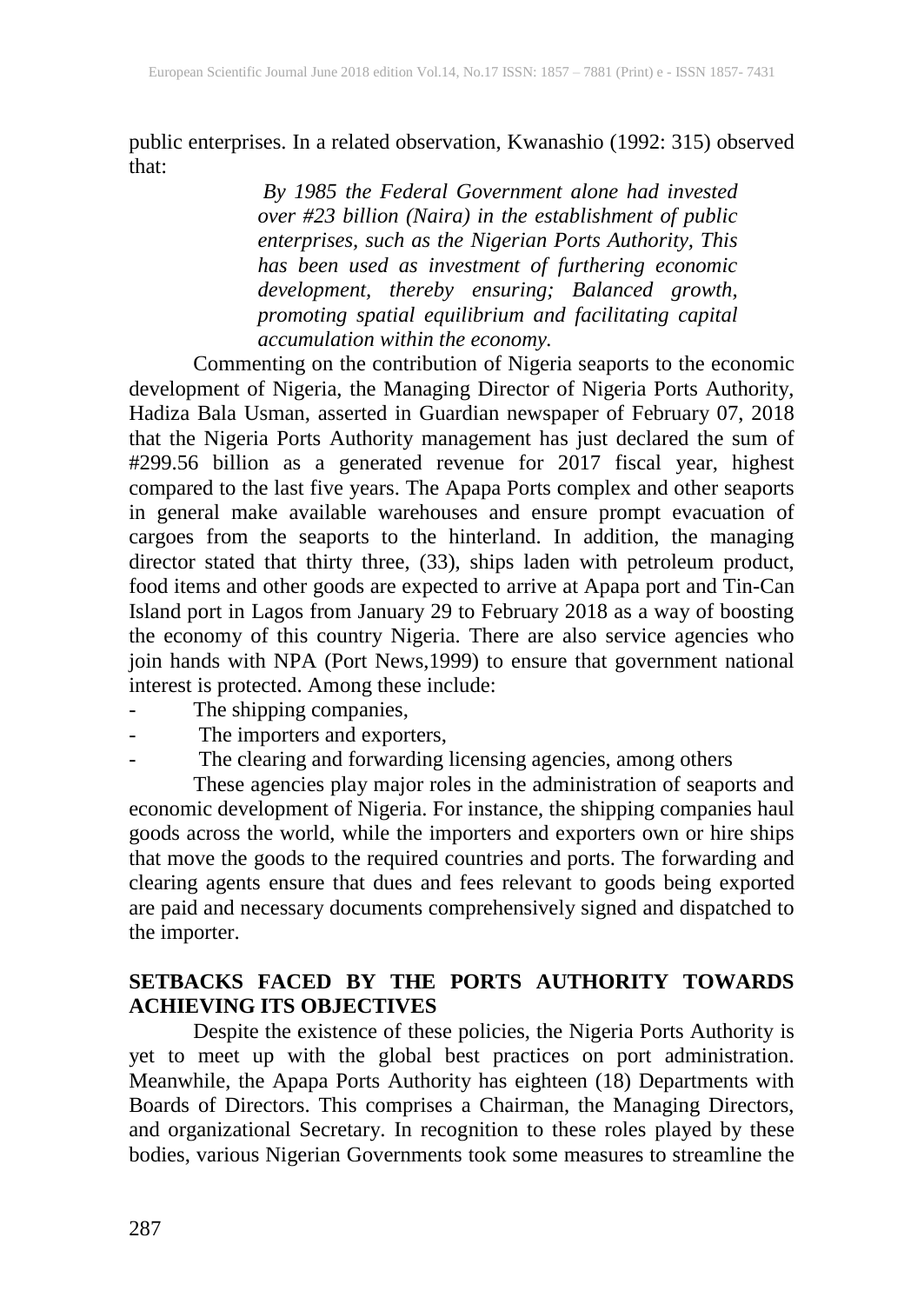maritime activities in accordance with the international trade practices. It was on this ground that then Head of State, General Sani Abacha, in his 1996 was on this ground that then Head of State, General Sani Abacha, in his 1996 budget speech, rolled out the features of 1996 ports reforms and policies which came at the peak of public outcry over the deplorable corrupt practices of security agencies in Apapa Port complex and Nigeria seaports in general, thereby resulting in declining revenue which manifested in low import and export, trade ratio and deficit balance of payment. Seaports administration in Nigeria has always been a serious challenge to ports management. In Nigeria, it is observed that, the seaports have not been able to cope with the challenges necessary for the realization of the Federal Government objectives in its establishment despite the huge capital and financial investments by the Federal Government, particularly in acquisition of equipment and training of personnel. This has led to different ports reforms and policies that have been put in place. This is as a result of the problems in the administrative procedures in Apapa Port complex. In addition, Sarah (2000: 7) pointed out:

> *Some of the problems hindering the ports from achieving its national goal among these include; Time management, Multiple security arrangement/duplication of function of security agencies within the ports, Poor maintenance of equipment in the port, leading to low availability rate of equipment, lack of co-ordination among the departments/security agencies within the port complex, bottleneck in the administrative procedure leading to corruption and acceptance of gratification before services are rendered to customers/ports user,*

Other things observed are inadequate evaluation procedures of the actual input of staff in the implementation of ports reforms which aimed at enhancing National position in International trade practices, Resistance to changes/innovation in the installation of modern equipment, such as information communication technology, (ICT) in their dealings, Delay in attending to port users/customers by Apapa port staff, Insufficient storage/warehousing facilities, Arbitrary imposition of dues/fees by the port management, Ignorance of the working of the port rules and regulations by some port users, etc**.**

In a related observation, Ezenwa (1997:26) opined that:

*Nothing could be more critical to the maritime industry than the delay shippers encountered at the ports, faced with the administrative bottlenecks, coupled with the fact that facilities at the ports were lying idle, thereby*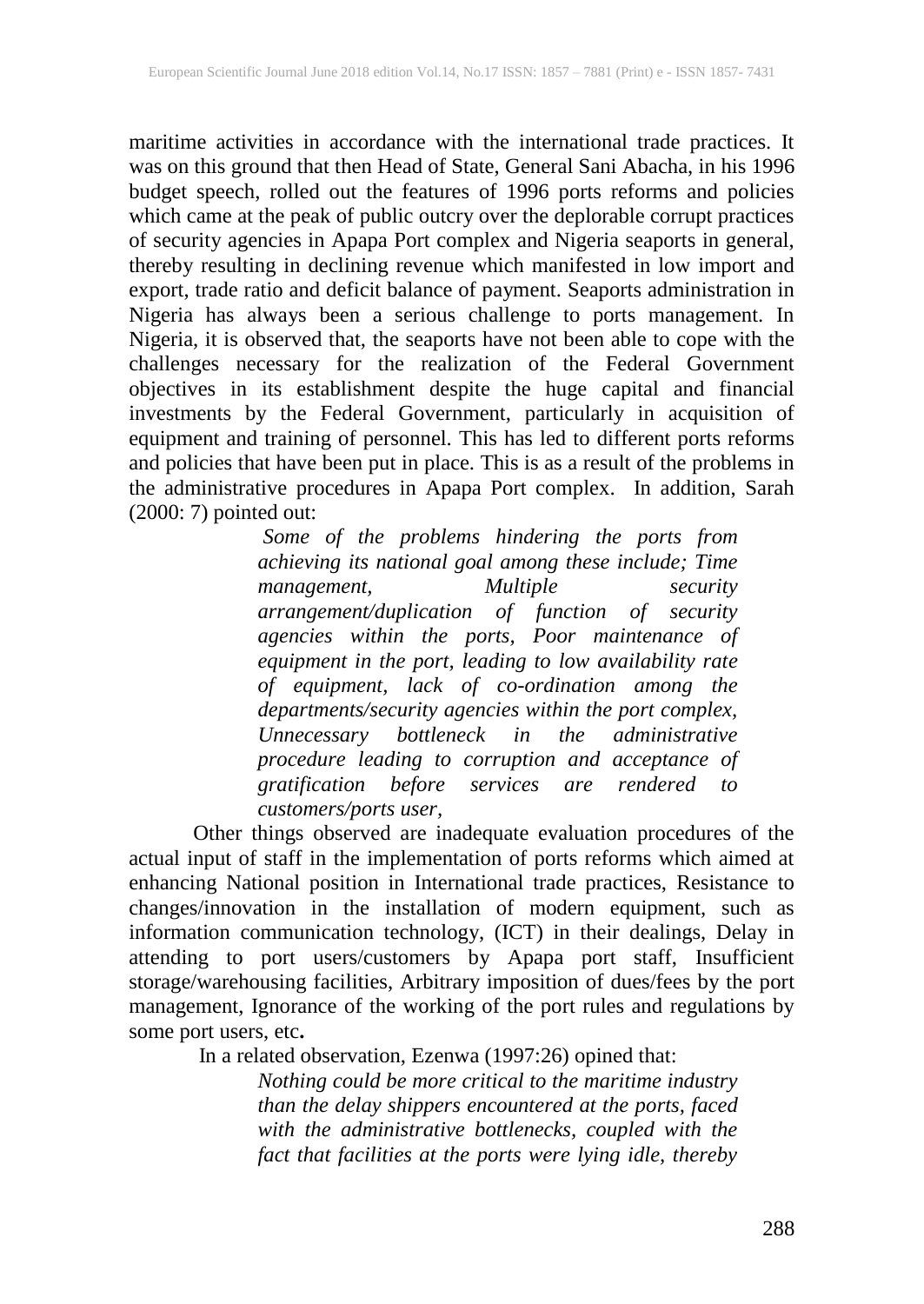*resulting to economic waste. In spite of these policies and reforms, Nigeria ports system is yet to achieve/realize its goals/objectives of establishing the organization. Thus, there has been ports congestion and disruption of the production activities of the economy due to lack of storage/warehousing facilities in Apapa Port complex.*

Corroborating this view, Ogunbiyi (2001:24) observed that:

*This had grounded the Nigerian economy to a halt due to the delay the vessels carrying imported raw materials and equipment for manufacturers and government parastatals encounter, which lead to none clearing of discharged cargo, due to lack of space for empty containers, there by resulting to inflation and scarcity of imported consumer goods.* 

According to Ogunbiyi, this was as a result of unnecessary delays over time port charges and increase in prices of goods. Ogunbiyi (2001:24) remarked that:

> *The situation at the Nigeria seaports and Apapa port in particular is such that, cargo handling equipment/plants are old, malfunctioning, inadequate and obsolete, thereby slowing down cargo discharging, stacking and clearing operation, thus resulting to low output, longer turn-around time, inefficiency, damage of goods, loss of cargo, high port charges and demurrage. Thereby giving room for corruption at the expense of Shippers, port operators and cargo receivers.*

These factors make Nigerian ports unfriendly and unattractive to some liners, shipping companies as well as importers who prefer taking their cargo to neighboring countries' seaports like Cotonou and Lome. Meanwhile, the present situation is such that rail-routes to and from the ports are not being used. Besides, the roads to and from the port are traffic congested, causing unnecessary delays in the evacuation of discharged cargo from the port's environment, thus posing a serious threat to the realization of the Federal Government objectives in the establishment of the seaports. Commenting on the effect of the reforms and policies, Ilodibe (1996:6) said that "The reform and its attendant guidelines were no more blessing to the shippers because they brought unnecessary difficulties to the Apapa Port Administration." Corroborating this view, Ezenwa (1996:26) lamented that: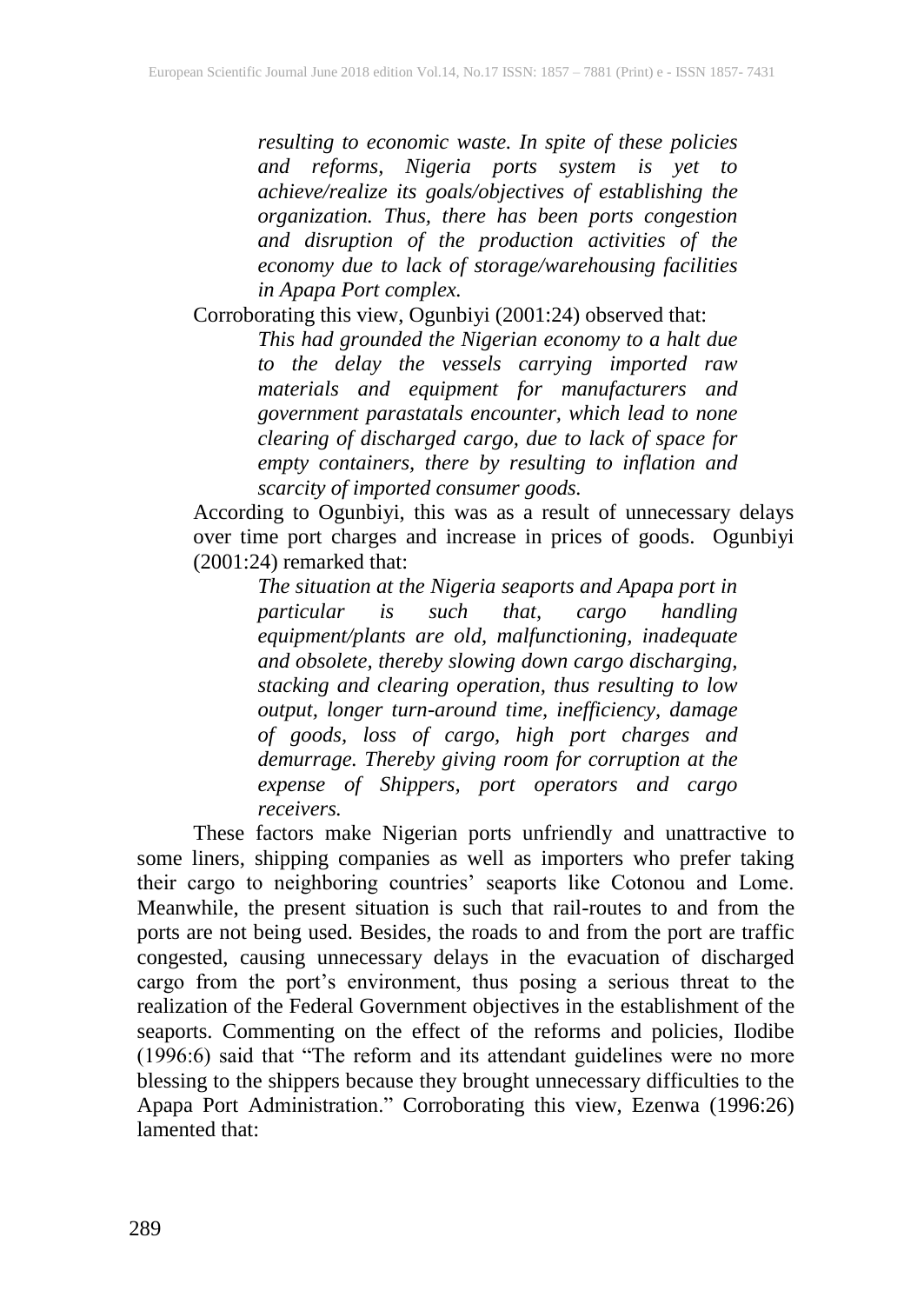*Nothing could be more critical to maritime industry than the delays shippers encounter at the Apapa ports complex… coupled with the administrative bottlenecks, with the fact that, facilities at the ports were lying idle, thereby resulting to economic waste.* 

Meanwhile, the 1996 ports reforms and policies through a concerted policy measure of 1997 reforms could not help matters at the Apapa Ports complex. The Pre-shipment Inspection Agencies were found wanting, Customs officials frustrate the efforts of Professional Import Duty Administration (PIDA), the turning around time of ships increased, delays in the discharge and loading of ships increased, facilities and equipments at the Apapa ports complex became underutilized, and government continued to lose revenue. Lamenting over the deplorable administrative system in Apapa Port complex due to the activities of the multiple-security agencies at the port, Bello (2001) in his paper titled *"*The Operation of the Toll Gate*"* report that: *"*There is problem of numerous government security agencies operating at the Apapa port complex" where different security agencies were brought into the port to take adhoc measures. Different regulations were made to impede ports administration in the name of ensuring security/safety of goods. According to Bello (2001), "there are up to 32 government security agencies in Apapa port complex", including;-

- National Drug Law Enforcement Agency (NDLEA),
- Federal Environmental Protection Agency (FEPA),
- Standard Organization of Nigeria (SON),
- National Agency for Food and Drug Administration and Control (NAFDAC),
- Nigerian Customs Service (NCS), among others.

All these cause avoidable delays in the clearing of goods and rendering of services. In line with this view, Haynes et al (1997) lamented over the delays in cargo handling and clearing/forwarding of goods and services in Apapa port complex caused by the administrative bottlenecks, coupled with the activities of the multiple security agencies therein, which resulted in ugly and awful experiences the importers and exporters encounter at the Apapa port complex. Besides, the divided responsibilities of the Apapa port staff in conjunction with the activities of the multiple security agencies therein, had created an ugly scenario at the port complex. In agreement with this view, Port News (1999), pointed out some of the approved government security agencies at the Nigeria seaports in general and Apapa port complex in particular which include Nigerian Customs Service, The ports police, for provision of security at the Apapa ports Complex, Nigerian Immigration Services, Authorized Destination Inspection Agents, Licensed Customs Agents, for the clearing of goods at Apapa Port complex. Presently, we have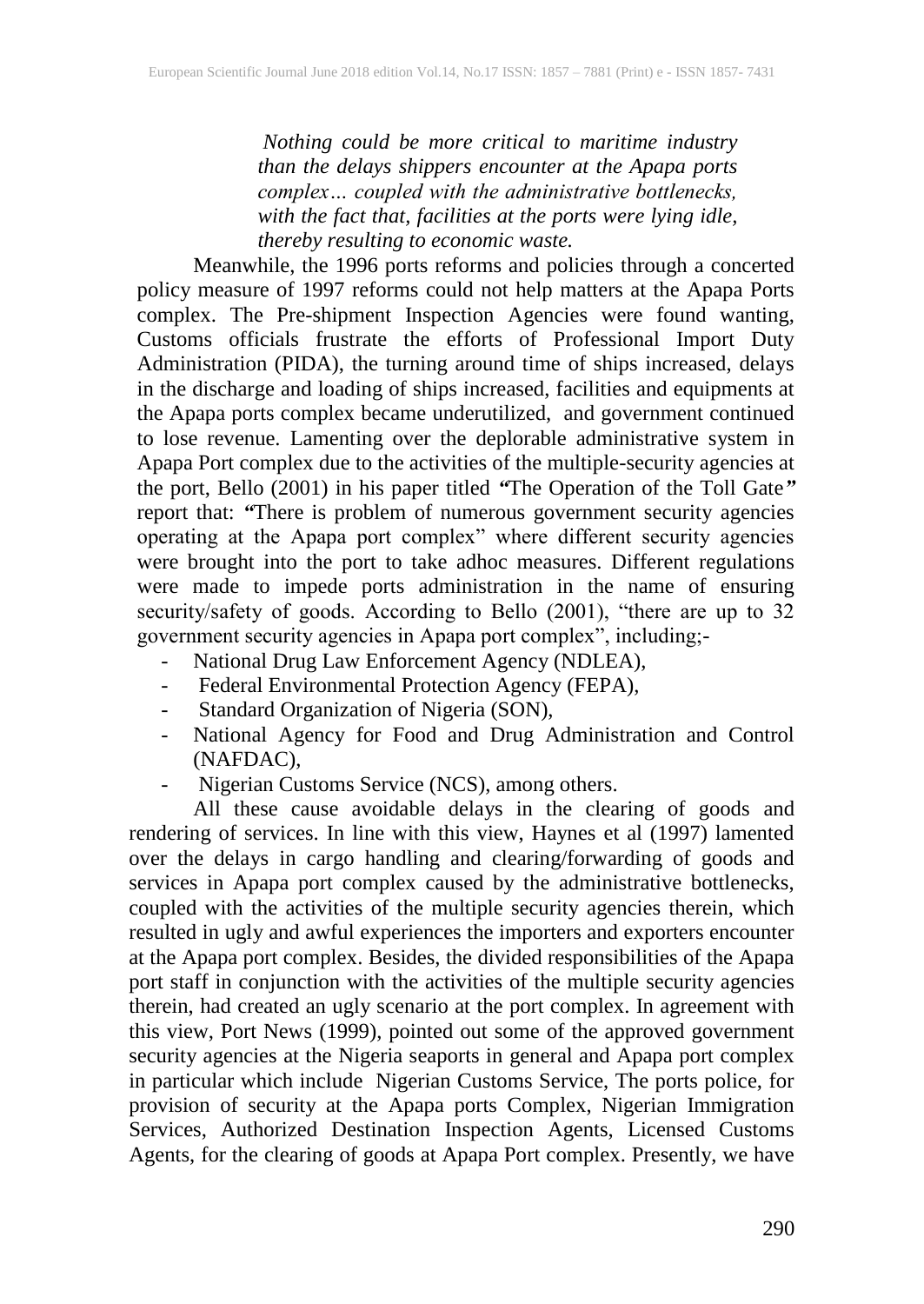the following agencies and corporate bodies under the above mentioned group:

- The Customs and Excise department,
- The immigrations department,
- The Navy,
- The Nigerian National Petroleum Corporation [NNPC],
- The National Fertilizer Company of Nigeria [NAFCON],
- The National Drug Law Enforcement Agency [NDLEA],
- The Police,
- The State Security Service,
- The Nigerian Standard Organization [SON],
- The National Maritime Authority [NMA], among others.

This multiplicity of the security agencies led to administrative bottlenecks at the port coupled with the cumbersome documentation and delivery procedure in the ports administration. Besides, the notorious customs long room which has been in operation for a decade has now been shortened and renamed Customs Processing Centre, thereby resulting in the absence of reliable up to date data and the elongated documentary and delivery procedures which includes the involvement of numerous persons, a situation that always causes avoidable delays in cargo discharges, delivery and receipt. As observed, delays are also caused by late arrival of documents, faulty documents and outdated documentation requirements. Associated with these problems are the sharp practices and high levels of extortions by government security agencies at the ports complex. More annoying is that, despite the presence of the various security agencies in and around the ports complex, the so called *Wharf Rats* always vandalize people's containers and do away with the valuables which include, spare parts of imported vehicles, machines and equipment among others, that were waiting for clearing. According to Port News (1999), there are people without any business in the port complex. They always move in and around the port premises engaging themselves in one form of sharp and criminal act or the other within the ports complex.

Therefore, port users often complain bitterly about the activities of the multiple security agencies in port complex which hamper the Port Authority in its port administration.

#### **EFFORTS MADE SO FAR TO REMEDY THE SITUATION**

Looking at the effect of the setbacks in the effective administration of sea port in Nigeria, Ani (1998:41) noted that:

*The Federal Government in response to this issue, introduced the import duty reforms which aimed at ensuring that, the Federal Government does not*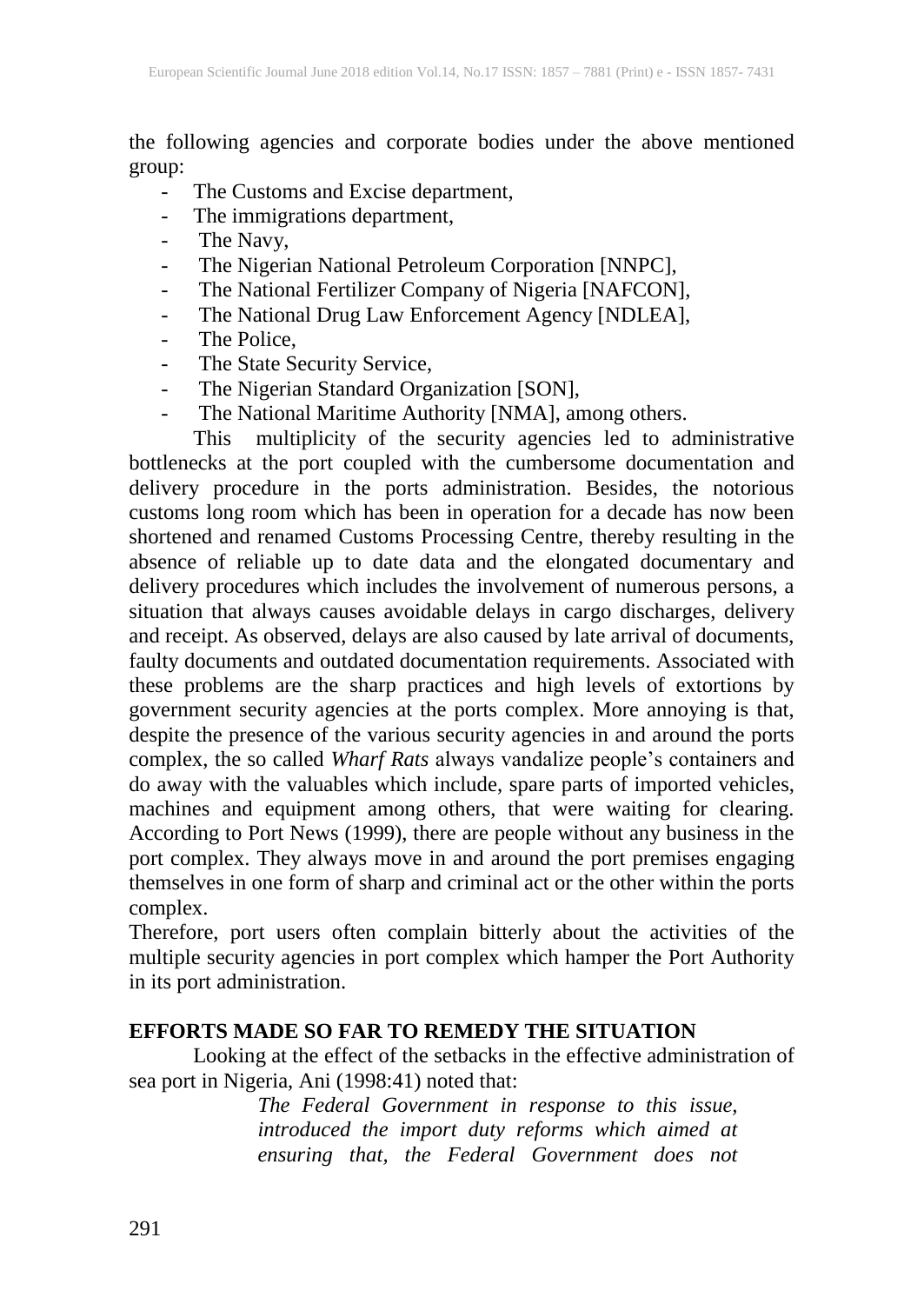*continue to lose revenue that would have accrued from the seaports. As a result, some policies and reforms were introduced,* 

According to Ani some of these reforms and policies included:

- Introduction of 24 hours operation in all the Nigerian Seaports against the 16 hours former operation time.
- Clearance of goods within 48 hours. This means that, within 48 hours the custom officials operating in the ports should ensure that, they settled with the clearing agents so that the goods will be cleared off within 24 hours.
- Computerization of the operation of the Customs Services. This goes with the documentation of all the activities/functions of the custom officials operating in the port for accessibility and verification.
- Installation of Hyper Scan X-Ray Scanning System in Apapa Port and Tin-Can Island ports. This is a machine designed for detecting as well as ascertaining whether what is in the bill of lading is exactly what is in the container.
- Abolition of the Pre-shipment Inspection Agency. This is a body charged with the responsibility of examining the goods made for shipment to overseas before the shipment can be done. This is to know whether the goods are in line with the government types of goods for shipment.
- The withdrawal of the functions of the Professional Imports Duty Administration (PIDA) and Liberalization of the importation of goods, among others*.*

These policies and reforms were aimed at ensuring and improving ship traffic and reducing administrative bottlenecks in the Ports complex. In agreement with this view, National Orientation Agency (1998:21) further remarked that: The 1996 ports reforms/policies were meant to address some problems at Nigeria seaports as well as to specifically streamline the activities/operations of the various security agencies operating at the ports, as this affect the Ports Authority in carrying out their duties. These are to ensure that Federal Government realized its actual revenue from tariff and duties from the Apapa port and other seaports in the country. Moreover, the reforms and policies as observed by NOA, (1998) were aimed at ensuring that*,*  import and export cargos were cleared and forwarded respectively on time*.*  To achieve this mission, the Nigerian Customs Service, one of the security agencies at the Apapa ports complex, lost part of its statutory revenue collection functions to private accounting firm called Professional Import Duty Administration (PIDA). The reforms/policies further introduced the Pre–shipment Examination System to regulate the activities and operations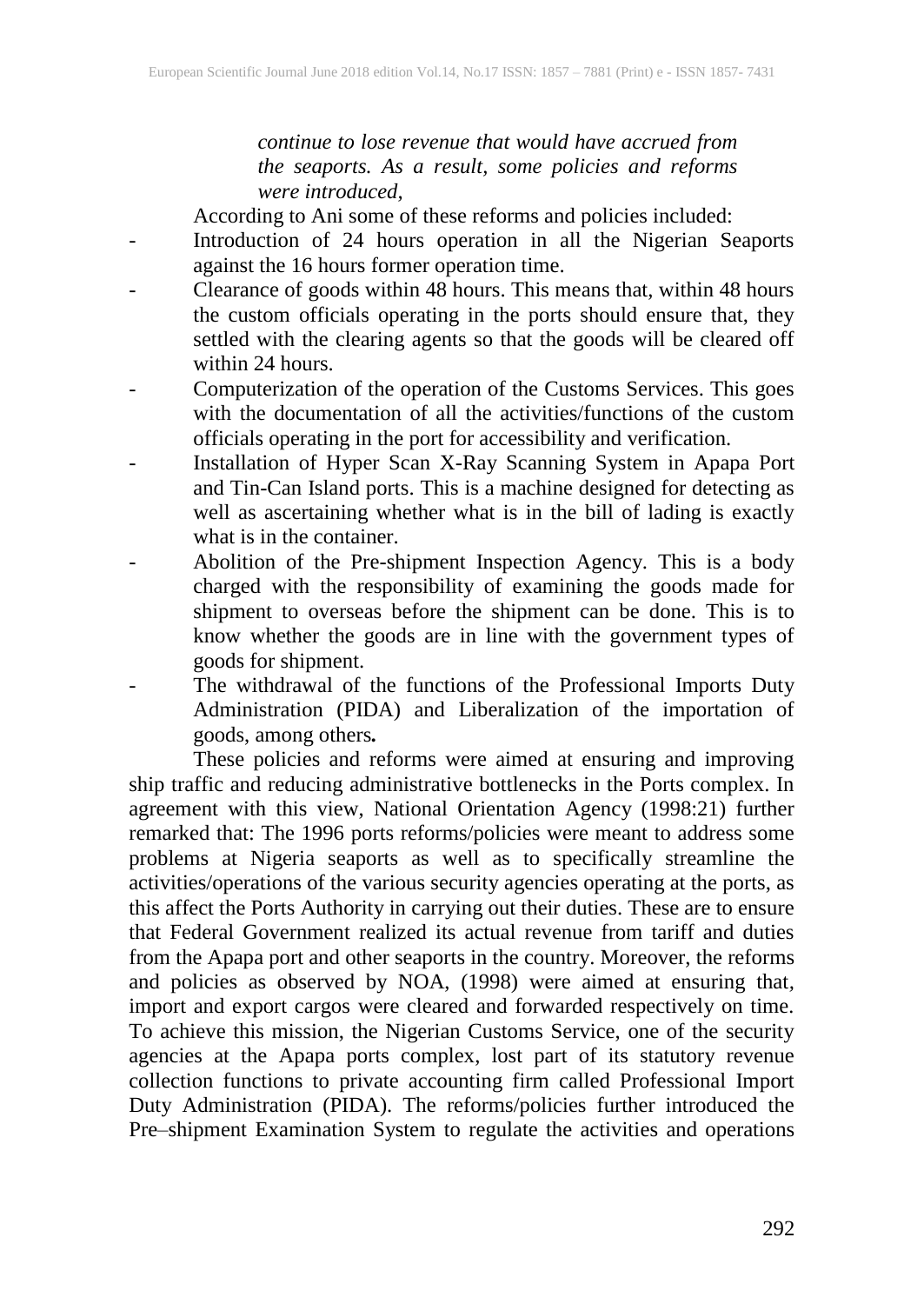of the various security agencies in the nation's seaports. Reacting on the reforms, Enebeli (1997: 22) observed that:

> *The reforms were in line with Nigerian ports Authority's determination to ensure that the movements to the final destinations of imported and exported commodities are facilitated to avoid unnecessary delays.*

Corroborating this view, Okoye (1997:20) in his paper titled **"**The Need to reorganize the marketing and traffic department of Apapa ports complex"

> *Lauded the contents of the reforms/policies and called for their implementations to the letters. As okoye observed, these policies/reforms were characterized by confusions at the implementation stage with negative effects on the Apapa port administration.*

Suggesting ways of reducing, if not completely the administrative bottlenecks at the ports complex, Bello (2001), recommended that the number of security agencies at the ports complex should be reduced to only those required for effective ship and cargo handling operations in the ports complex. Therefore,

- The Federal Government should reduce the number of these security agencies/operatives, streamline and organize their activities and place them under one central control unit.
- All the port personnel and port users should be trained to be conversant with documents used in international trade practices because of the complicated nature of the exercise.
- The port management should intensify efforts on the job training for their subordinate staff at all levels in order to improve and sustain the efficiency and effectiveness in the services they render to port users
- , the Nigerian Ports Authority in general and Apapa port complex in particular should improve on the working condition of port staff.
- The port management should computerize its activities and provide better working conditions and environment for its workers,

#### **Conclusion**

The administration of the seaports in Nigeria rests solely on the Nigeria Ports Authority (NPA). This means that, the Port Authority plays important role in the sea port administration in Nigeria. Nigeria Ports Authority operates under the supervision of the Federal Ministry of Transport with the responsibility of providing specific ports and harbor services for the country's Maritime Industry. Presently, Nigerian Ports Authority controls eight (8) major ports excluding oil terminals with a cargo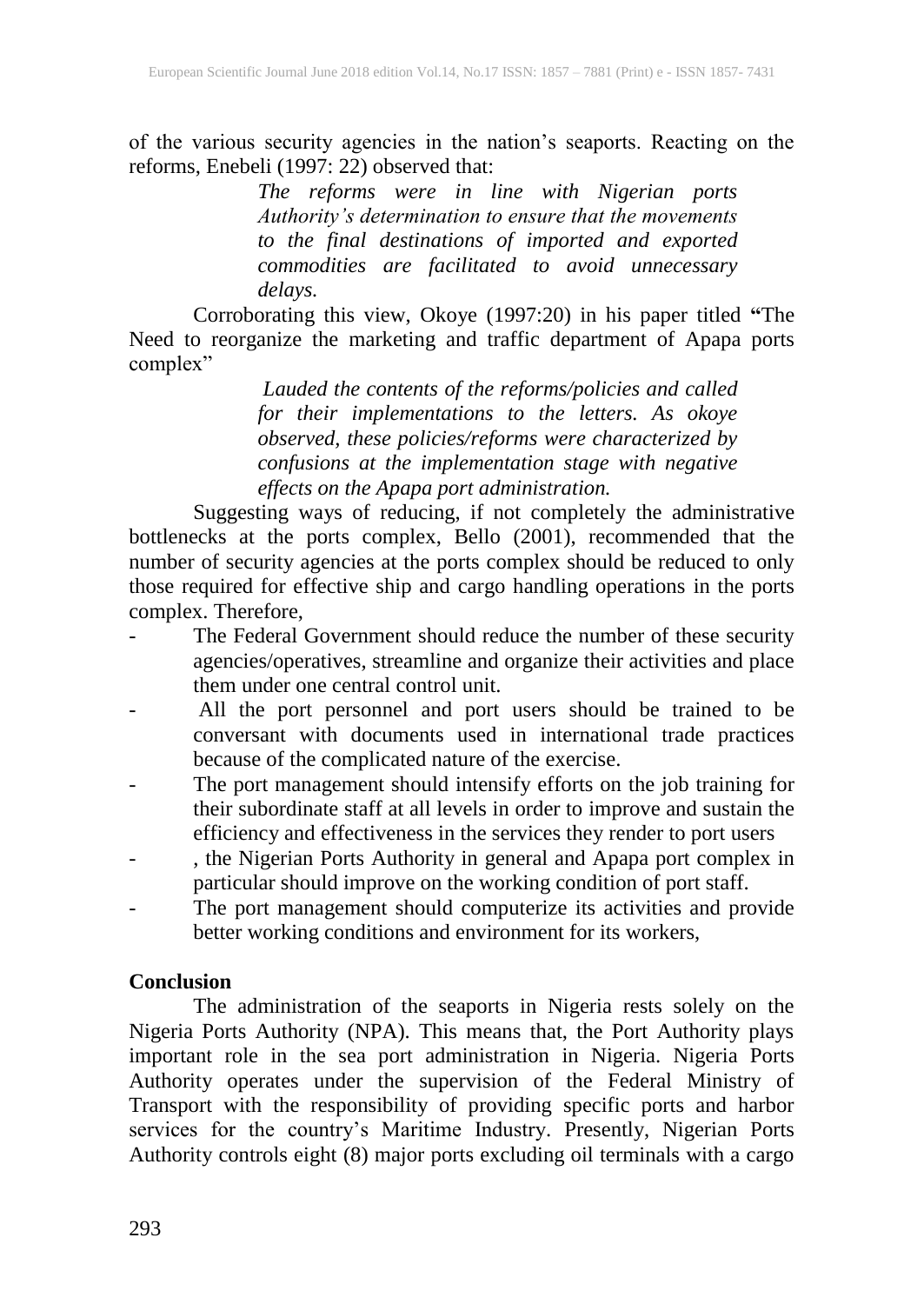handling capacity of about 35 million tons per annum. However, General Systems Theory or model is employed to analyze this work as well as to clarify and to put in place the actual role played by the Nigeria Ports Authority in the management/administration of sea ports in Nigeria. Meanwhile, the paper examined, 'the role of Nigeria Ports Authority in the sea ports administration in Nigeria using Apapa port complex as a case study. The paper by extension, looked into the development of sea ports in Nigeria, the reasons/need for the establishment of sea ports in Nigeria, the contributions of seaports to the economic and trade development in Nigeria, as well as the setbacks faced by the Nigeria seaports in general and Apapa port complex in particular since its establishment towards realizing its targeted goals in the  $21<sup>st</sup>$  century.

#### **Recommendations**

In order to enhance the realization/implementation of government reforms/policies at the ports, more ports should be established in order to decongest existing ones, thereby improving efficiency.

Going by the poor conditions and inadequate state of equipment at the Apapa port in particular and other seaports in general, Nigerian Ports Authority should facilitate the procurement and maintenance of functional existing equipment to enhance speedy cargo handling. Here, the study suggests that; Dock workers should adopt better work habit and ethics in order to help port users to understand the intricate services of Nigeria Ports Authority, officials of the Nigeria Ports Authority should always organize seminar/workshops with a view to updating the knowledge of port users. In order to improve on the operations of the Apapa port complex, more Warehouses/storage facilities should be built to accommodate incoming and outgoing goods. Again, fund should be made available for the construction of more warehouses/storage facilities, where this is not possible; the Apapa port complex should be authorized to plug back part of its huge profits into port development, as well as construction of more warehouses/storage facilities.

## **References:**

#### **Books**

- 1. Kwanashio, M. (1992), Management of Enterprises in Nigeria: In social Transformation for Self Reliance, Ibadan*:* Fountain Publication.
- 2. Nwizu*,* G. C. (1997), Organisation; Basic problems, principles and Theories. Okigwe: Marco Printing Press.
- 3. Okereke Oyari, O. (1998), Public Policy Analysis & Decision Making, Abakiliki: Willy Rose & Appleseed Publishing.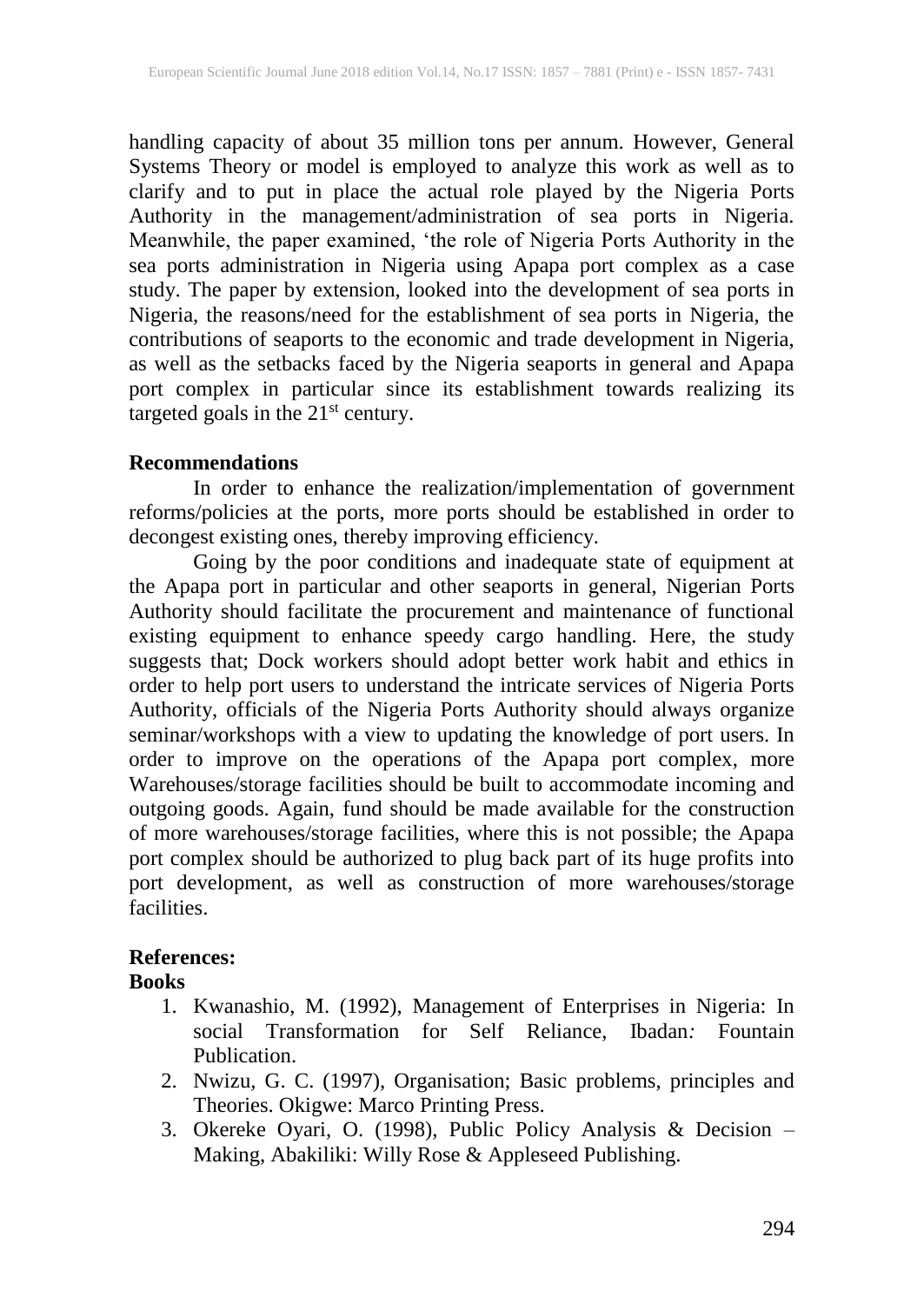- 4. Ugwu, E. G. (2010), Theories of Administration and Bureacracy with cases. Enugu: Don Ell Publication Comp.
- 5. Nigerian Ports Authority, Plc, (1995), Hand book. Lagos: Sahel publishing and printing Company.

# **News Papers**

- 6. Ezenwa, O. (1996), 'Periscoping the Maritime Industry on board'. *The Guardian.* September 22.
- 7. Ilodibe, M.C. (1996), 'The Stress of Shippers in a dwindling economy *Daily Star.* July 14.

## **Journal Articles**

- 8. Enebeli, O*.* (1997), "Relieving the problems of importers and exporters". *Port News".* Jan- Feb
- 9. Eze, M.O. (2000), "Economic Diplomacy and Conduct of Nigeria's External Relations"
- 10. Haynes, e'tal (1997), "Regional Port dynamics in Global Economy In Maritime Policy Management"*. Port News*, December,
- 11. Sanni, B.B. (2000), *Nigeria Ports Authority Digest*, A bi- Monthly Magazine, September.
- 12. Sarah, B. (2000), *Nigeria Ports Authority News Journal*. November-December,
- 13. *Nigeria Ports Authority Brochure (1996)*, Gate Way to the National Economy: Import and Export procedures*.* Jan-March,
- 14. *Nigeria Ports Authority Complex* (1997), *"Annual Reports"*. December,
- 15. *Nigeria Ports Authority* (1997) *"Free Port Zone Publication".*  January.
- 16. Nigeria Ports Authority Plc, Apapa Port (1995), *"Annual Report".*  December.
- 17. Nigeria Ports Authority Plc: Apapa Port Complex (1996), "*Annual Report".* December,
- 18. Fed .Rep. of Nigeria (1998), 'Budget of transportation'. *Budget briefing by Chief Anthony, A. Ani.* National Orientation Agency (NOA) reproduction, Abuja.

## **Official publication**

- 19. Fed Rep. of Nigeria (1998), 'A budget for Consolidation'. National Orientation Agency (NOA) Abuja
- 20. Federal Government of Nigeria (1954), 'Port Acts'. *Cap 155* FGN, Printer.
- 21. Federal Republic of Nigeria (1987), 'National Shipping Policy Decree'. Federal Government Nig. Printer, Lagos,
- 22. Federal Republic of Nigeria (1998), Nigeria Shippers Council Decree.